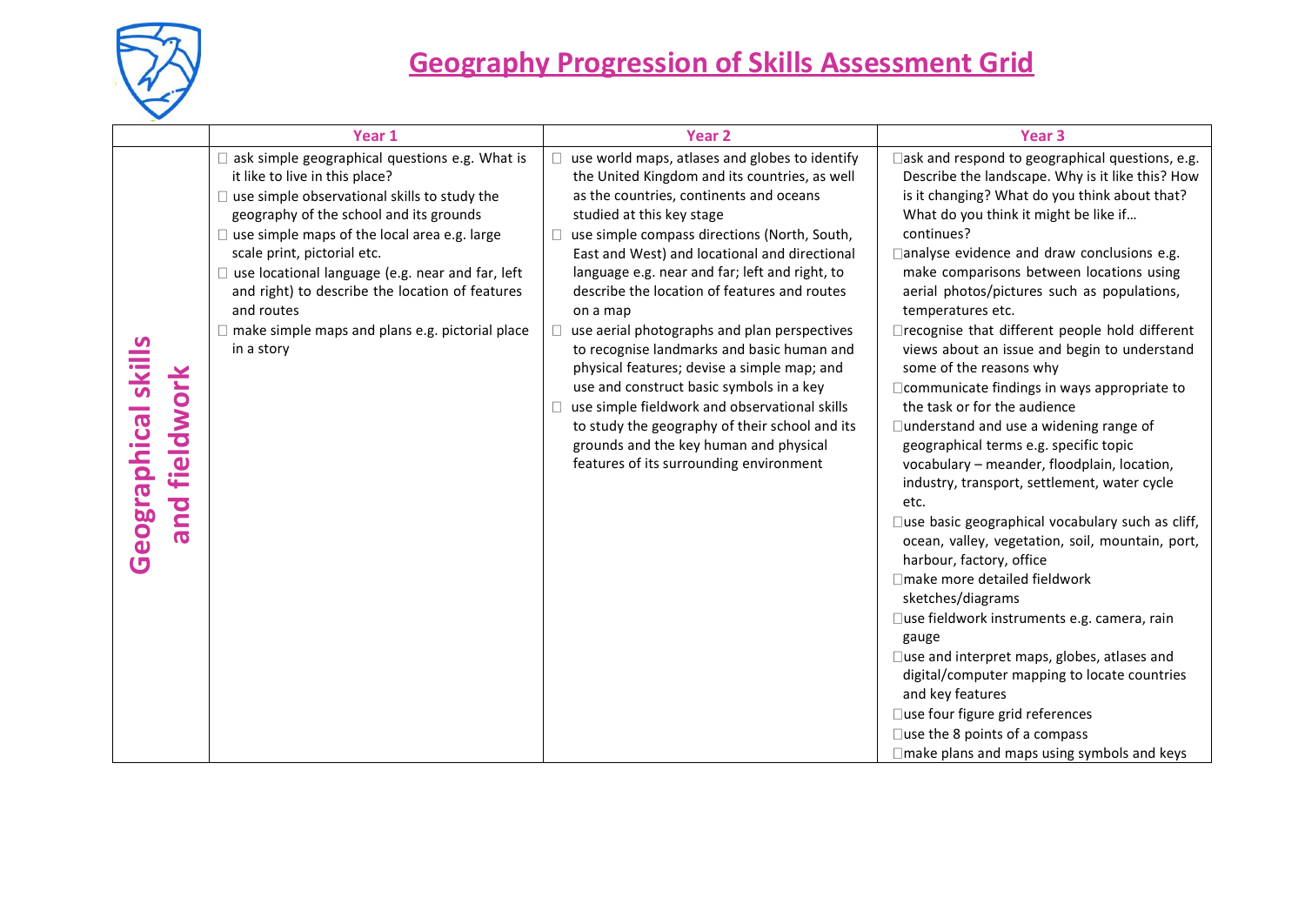| knowledge<br>Locational | $\Box$ understand how some places are linked to<br>other places e.g. roads, trains                                                                                                                                                                                                                    | name and locate the world's seven continents<br>and five oceans<br>$\Box$ name, locate and identify characteristics of<br>the four countries and capital cities of the<br>United Kingdom<br>$\Box$ name, locate and identify characteristics of<br>the seas surrounding the United Kingdom                                                                                                                                                                                                                                                                                           | $\Box$ identify where countries are within the UK and<br>the key topographical features<br>□ name and locate the cities of the UK                |
|-------------------------|-------------------------------------------------------------------------------------------------------------------------------------------------------------------------------------------------------------------------------------------------------------------------------------------------------|--------------------------------------------------------------------------------------------------------------------------------------------------------------------------------------------------------------------------------------------------------------------------------------------------------------------------------------------------------------------------------------------------------------------------------------------------------------------------------------------------------------------------------------------------------------------------------------|--------------------------------------------------------------------------------------------------------------------------------------------------|
| Human and<br>physical   | describe seasonal weather changes                                                                                                                                                                                                                                                                     | $\Box$ identify seasonal and daily weather patterns in<br>the United Kingdom and the location of hot<br>and cold areas of the world in relation to the<br>Equator and the North and South Poles<br>□ use basic geographical vocabulary to refer to<br>key physical features, including: beach, cliff,<br>coast, forest, hill, mountain, sea, ocean, river,<br>soil, valley, vegetation, season and weather<br>$\Box$ use basic geographical vocabulary to refer to<br>key human features, including: city, town,<br>village, factory, farm, house, office, port,<br>harbour and shop | □identify physical and human features of the<br>locality<br>□ explain about weather conditions/patterns<br>around the UK and parts of the Europe |
| Place knowledge         | $\Box$ name, describe and compare familiar places<br>$\Box$ link their homes with other places in their local<br>community<br>$\Box$ know about some present changes that are<br>happening in the local environment e.g. at<br>school<br>$\Box$ suggest ideas for improving the school<br>environment | understand geographical similarities and<br>$\Box$<br>differences through studying the human and<br>physical geography of a small area of the<br>United Kingdom, and of a small area in a<br>contrasting non-European country                                                                                                                                                                                                                                                                                                                                                        | □ understand why there are similarities and<br>differences between places<br>develop an awareness of how places relate to<br>each other          |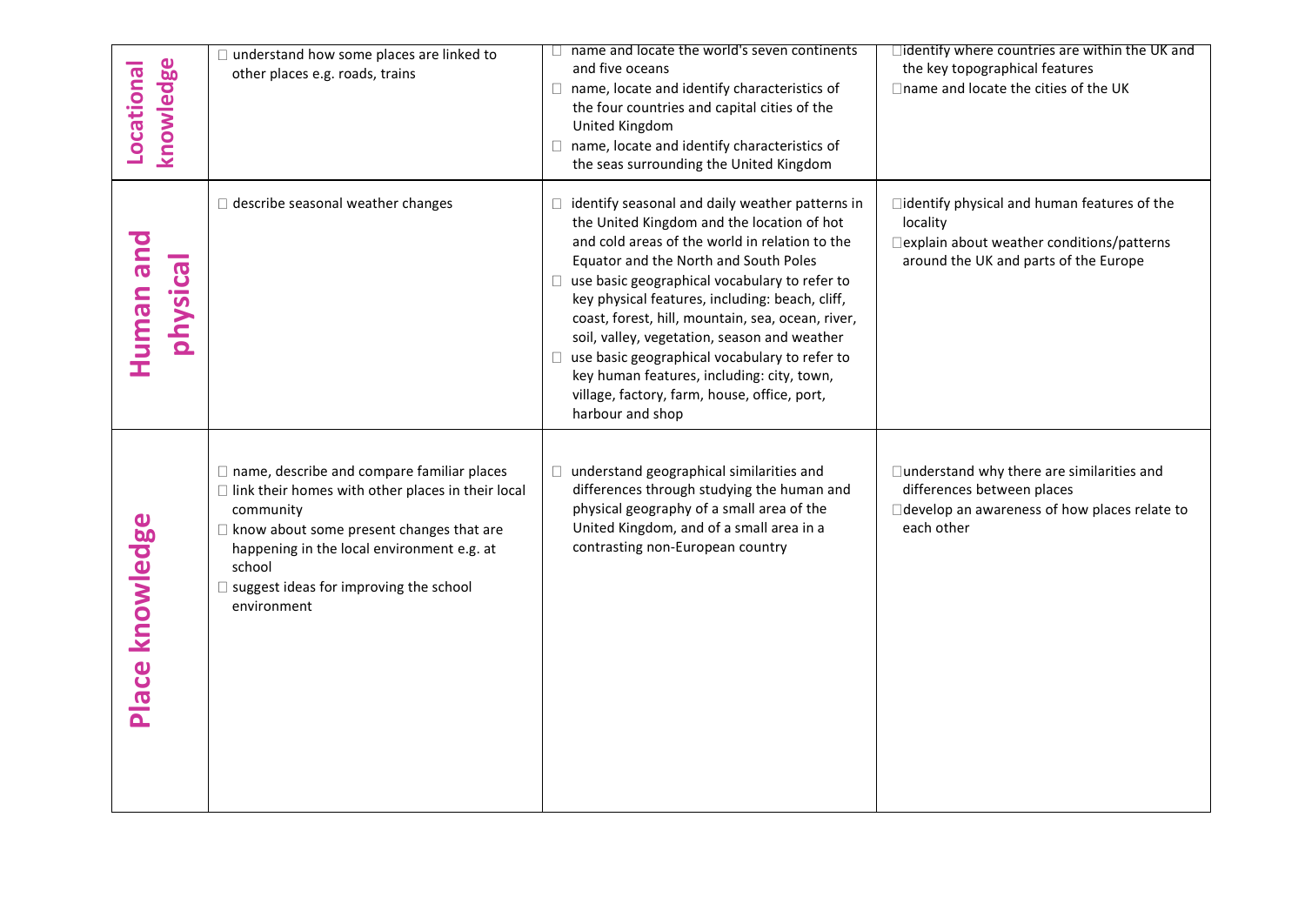|                                      | Year 4                                                                                                                                                                                                                                                                                                                                                                                                                                              | Year 5                                                                                                                                                                                                                                                                                                                                                                                                                                                                                                                                                                                                                                                                                                                                | Year <sub>6</sub>                                                                                                                                                                                                                                                                                                                                                                                                                                                                                                                                                                                                                                                                                                                                                                                                                                                                                      |
|--------------------------------------|-----------------------------------------------------------------------------------------------------------------------------------------------------------------------------------------------------------------------------------------------------------------------------------------------------------------------------------------------------------------------------------------------------------------------------------------------------|---------------------------------------------------------------------------------------------------------------------------------------------------------------------------------------------------------------------------------------------------------------------------------------------------------------------------------------------------------------------------------------------------------------------------------------------------------------------------------------------------------------------------------------------------------------------------------------------------------------------------------------------------------------------------------------------------------------------------------------|--------------------------------------------------------------------------------------------------------------------------------------------------------------------------------------------------------------------------------------------------------------------------------------------------------------------------------------------------------------------------------------------------------------------------------------------------------------------------------------------------------------------------------------------------------------------------------------------------------------------------------------------------------------------------------------------------------------------------------------------------------------------------------------------------------------------------------------------------------------------------------------------------------|
| Geographical skills<br>and fieldwork | □understand and use a widening range of<br>geographical terms e.g. specific topic<br>vocabulary - contour, height, valley, erosion,<br>deposition, transportation, headland,<br>volcanoes, earthquakes etc.<br>□ measure straight line distances using the<br>appropriate scale<br>□ explore features on OS maps using 6 figure grid<br>references<br>□ draw accurate maps with more complex keys<br>□ plan the steps and strategies for an enquiry | □ understand and use a widening range of<br>geographical terms e.g. specific topic<br>vocabulary - climate zones, biomes and<br>vegetation belts, rivers, mountains, volcanoes<br>and earthquakes, and the water cycle                                                                                                                                                                                                                                                                                                                                                                                                                                                                                                                | □use maps, atlases, globes and digital/computer<br>mapping to locate countries and describe<br>features studied<br>□use the eight points of a compass, four and six-<br>figure grid references, symbols and key<br>(including the use of Ordnance Survey maps) to<br>build his/her knowledge of the United Kingdom<br>and the wider world<br>□use fieldwork to observe, measure, record and<br>present the human and physical features in the<br>local area using a range of methods, including<br>sketch maps, plans and graphs, and digital<br>technologies<br>□understand and use a widening range of<br>geographical terms e.g. specific topic<br>vocabulary - urban, rural, land, use,<br>sustainability, tributary, trade links etc.<br>□use maps, charts etc. to support decision<br>making about the location of places e.g. new                                                               |
| Locational knowledge                 | □ recognise the different shapes of the<br>continents<br>□ demonstrate knowledge of features about<br>places around him/her and beyond the UK<br>□identify where countries are within Europe,<br>including Russia<br>□ recognise that people have differing qualities of<br>life living in different locations and<br>environments<br>$\Box$ know how the locality is set within a wider<br>geographical context                                    | $\Box$ identify and describe the significance of the<br>Prime/Greenwich Meridian and time zones<br>including night and day<br>$\Box$ recognise the different shapes of countries<br>$\Box$ identify the physical characteristics and key<br>topographical features of the countries within<br>North America<br>$\Box$ know about the wider context of places e.g.<br>county, region, country<br>$\Box$ know and describe where a variety of places are<br>in relation to physical and human features<br>$\Box$ know the location of: capital cities of countries<br>in the British Isles and UK, seas around the UK,<br>European Union countries with high populations<br>and large areas and the largest cities in each<br>continent | bypass<br>$\Box$ locate the world's countries, using maps to focus<br>on Europe (including the location of Russia) and<br>North and South America, concentrating on their<br>environmental regions, key physical and human<br>characteristics, countries, and major cities<br>$\Box$ name and locate counties and cities of the United<br>Kingdom, geographical regions and their<br>identifying human and physical characteristics,<br>key topographical features (including hills,<br>mountains, coasts and rivers), and land-use<br>patterns; and understand how some of these<br>aspects have changed over time<br>$\Box$ identify the position and significance of latitude,<br>longitude, Equator, Northern Hemisphere,<br>Southern Hemisphere, the Tropics of Cancer and<br>Capricorn, Arctic and Antarctic Circle, the<br>Prime/Greenwich Meridian and time zones<br>(including day and night) |